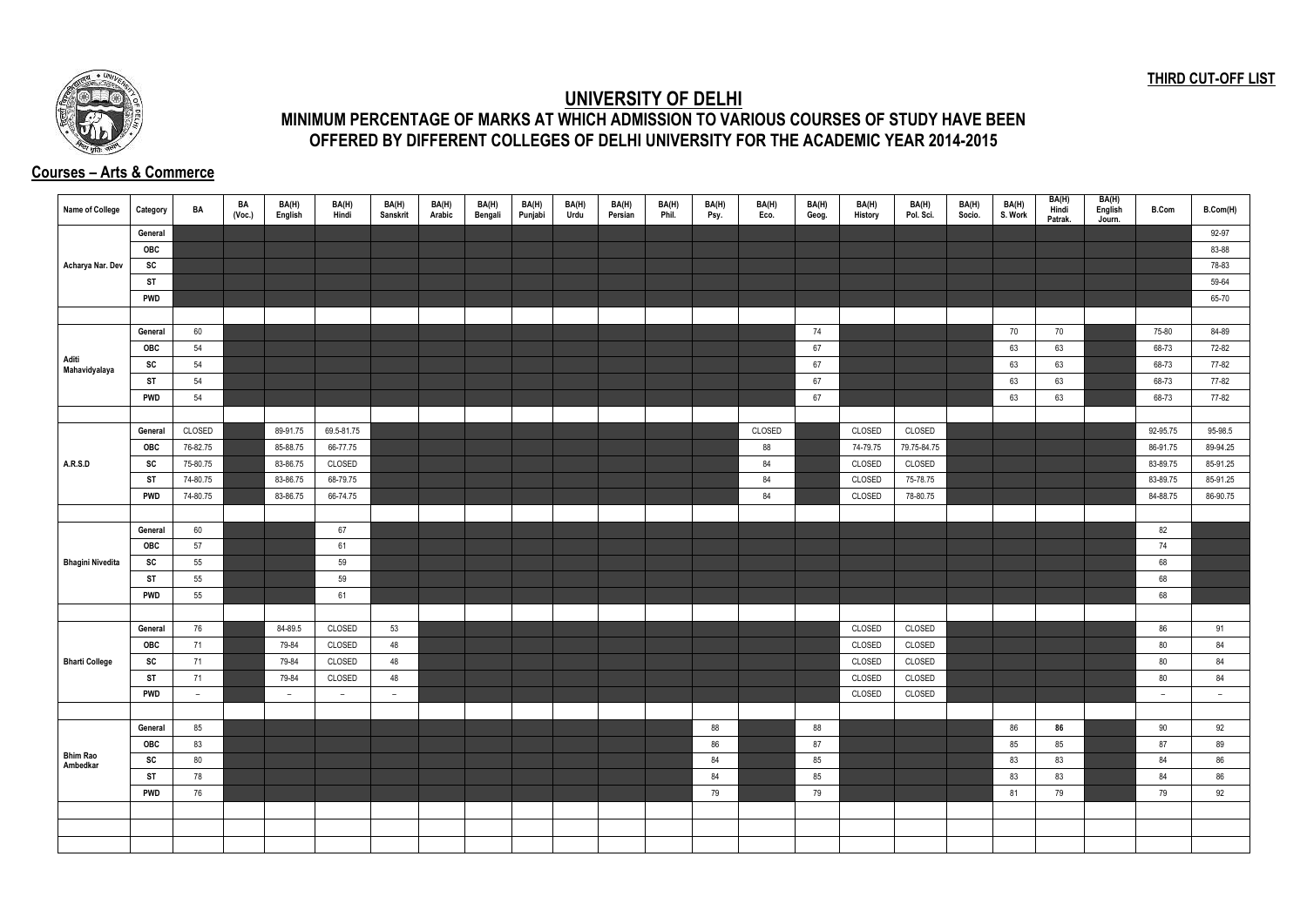| Name of College               | Category   | BA         | BA<br>(Voc.) | BA(H)<br>English | BA(H)<br>Hindi        | BA(H)<br>Sanskrit | BA(H)<br>Arabic | BA(H)<br>Bengali | BA(H)<br>Punjabi | BA(H)<br>Urdu | BA(H)<br>Persian | BA(H)<br>Phil. | BA(H)<br>Psy. | BA(H)<br>Eco. | BA(H)<br>Geog. | BA(H)<br>History | BA(H)<br>Pol. Sci. | BA(H)<br>Socio. | BA(H)<br>S. Work | BA(H)<br>Hindi<br>Patrak. | BA(H)<br>English<br>Journ. | <b>B.Com</b> | B.Com(H)    |
|-------------------------------|------------|------------|--------------|------------------|-----------------------|-------------------|-----------------|------------------|------------------|---------------|------------------|----------------|---------------|---------------|----------------|------------------|--------------------|-----------------|------------------|---------------------------|----------------------------|--------------|-------------|
|                               | General    |            |              |                  |                       |                   |                 |                  |                  |               |                  |                |               | 95-97         |                | CLOSED           |                    |                 |                  |                           |                            |              | 95-98       |
|                               | OBC        |            |              |                  |                       |                   |                 |                  |                  |               |                  |                |               | 88-90         |                | 68.5             |                    |                 |                  |                           |                            |              | 88-91       |
| College of Voc.<br>Studies    | SC         |            |              |                  |                       |                   |                 |                  |                  |               |                  |                |               | 85-87         |                | 66.5             |                    |                 |                  |                           |                            |              | 85-88       |
|                               | <b>ST</b>  |            |              |                  |                       |                   |                 |                  |                  |               |                  |                |               | 85-87         |                | 66.5             |                    |                 |                  |                           |                            |              | 85-88       |
|                               | <b>PWD</b> |            |              |                  |                       |                   |                 |                  |                  |               |                  |                |               | 85-87         |                | 66.5             |                    |                 |                  |                           |                            |              | 85-88       |
|                               |            |            |              |                  |                       |                   |                 |                  |                  |               |                  |                |               |               |                |                  |                    |                 |                  |                           |                            |              |             |
|                               | General    | 86         |              | 91.75-95-75      | 79                    | 53                |                 |                  |                  |               |                  | CLOSED         | CLOSED        | 95.75         |                | 89.5-91.5        | 91.25              |                 |                  |                           |                            | CLOSED       | CLOSED      |
|                               | <b>OBC</b> | 80         |              | 89-93            | 74                    | 50                |                 |                  |                  |               |                  | 79             | 87            | 91.75         |                | 84-86            | CLOSED             |                 |                  |                           |                            | CLOSED       | 92.75       |
| <b>Daulat Ram</b>             | <b>SC</b>  | 78         |              | 88.75            | 73                    | 50                |                 |                  |                  |               |                  | 78             | 86            | CLOSED        |                | 82               | CLOSED             |                 |                  |                           |                            | CLOSED       | 86          |
|                               | <b>ST</b>  | 75         |              | 87               | 73                    | 50                |                 |                  |                  |               |                  | 78             | 87            | 82            |                | 85.5             | 86                 |                 |                  |                           |                            | 75           | 81          |
|                               | <b>PWD</b> | 75         |              | 87               | CLOSED                | $50\,$            |                 |                  |                  |               |                  | 78             | 89            | $80\,$        |                | CLOSED           | 83                 |                 |                  |                           |                            | CLOSED       | 81          |
|                               |            |            |              |                  |                       |                   |                 |                  |                  |               |                  |                |               |               |                |                  |                    |                 |                  |                           |                            |              |             |
|                               | General    | CLOSED     |              | CLOSED           |                       |                   |                 |                  |                  |               |                  |                |               |               |                |                  |                    |                 |                  |                           |                            |              | CLOSED      |
|                               | <b>OBC</b> | 74.25      |              | CLOSED           |                       |                   |                 |                  |                  |               |                  |                |               |               |                |                  |                    |                 |                  |                           |                            |              | 89.5        |
| Deen Dayal<br>Upadhayaya      | SC         | 72         |              | 80               |                       |                   |                 |                  |                  |               |                  |                |               |               |                |                  |                    |                 |                  |                           |                            |              | 82          |
|                               | <b>ST</b>  | 71         |              | 80               |                       |                   |                 |                  |                  |               |                  |                |               |               |                |                  |                    |                 |                  |                           |                            |              | 68          |
|                               | <b>PWD</b> | 67         |              | 75               |                       |                   |                 |                  |                  |               |                  |                |               |               |                |                  |                    |                 |                  |                           |                            |              | 70          |
|                               |            |            |              |                  |                       |                   |                 |                  |                  |               |                  |                |               |               |                |                  |                    |                 |                  |                           |                            |              |             |
|                               |            |            |              |                  |                       |                   |                 |                  |                  |               |                  |                |               |               |                |                  |                    |                 |                  |                           |                            |              |             |
|                               | General    | 82-91.25   |              | 93.5             |                       |                   |                 |                  |                  |               |                  |                |               | 94.5-95.5     |                | CLOSED           | CLOSED             |                 |                  |                           | 94.5-98                    | CLOSED       | 95.25-96.75 |
|                               | <b>OBC</b> | 79-82.25   |              | 89               |                       |                   |                 |                  |                  |               |                  |                |               | 90.5-91.5     |                | CLOSED           | CLOSED             |                 |                  |                           | 93-94.5                    | 89.5-92.5    | 91.5-93     |
| Delhi Coll. of Arts<br>& Com. | SC         | 78-81.25   |              | 88               |                       |                   |                 |                  |                  |               |                  |                |               | 89.5-90.5     |                | CLOSED           | CLOSED             |                 |                  |                           | 92-94                      | 88.5-91.5    | 90-92.25    |
|                               | <b>ST</b>  | 78-81.25   |              | 88               |                       |                   |                 |                  |                  |               |                  |                |               | 89.5-90.5     |                | CLOSED           | CLOSED             |                 |                  |                           | 92-94                      | 88.5-91.5    | 90-92.25    |
|                               | <b>PWD</b> | 79-82.25   |              | 89               |                       |                   |                 |                  |                  |               |                  |                |               | 90.5-91.5     |                | 80-82            | 80.75-88.75        |                 |                  |                           | 93-94.5                    | 89.5-92.5    | 91.5-93     |
|                               |            |            |              |                  |                       |                   |                 |                  |                  |               |                  |                |               |               |                |                  |                    |                 |                  |                           |                            |              |             |
|                               | General    | 75.5       |              | CLOSED           | <b>CLOSED</b><br>(WL) | 46                |                 |                  |                  |               |                  |                |               | CLOSED        |                | CLOSED           | CLOSED             |                 |                  |                           |                            |              | CLOSED      |
|                               | <b>OBC</b> | 66         |              | 81               | 63                    | 45                |                 |                  |                  |               |                  |                |               | CLOSED        |                | CLOSED           | CLOSED             |                 |                  |                           |                            |              | CLOSED      |
| Deshbandhu                    | <b>SC</b>  | CLOSED     |              | CLOSED           | CLOSED                | 45                |                 |                  |                  |               |                  |                |               | CLOSED        |                | CLOSED           | CLOSED             |                 |                  |                           |                            |              | CLOSED      |
|                               | <b>ST</b>  | (WL)<br>63 |              | 74               | 58                    | 45                |                 |                  |                  |               |                  |                |               | 68            |                | 64               | 70                 |                 |                  |                           |                            |              | 65          |
|                               | <b>PWD</b> | 64         |              | 83               | CLOSED                | 45                |                 |                  |                  |               |                  |                |               | 79            |                | 64               | 70                 |                 |                  |                           |                            |              | 88          |
|                               |            |            |              |                  |                       |                   |                 |                  |                  |               |                  |                |               |               |                |                  |                    |                 |                  |                           |                            |              |             |
|                               | General    | CLOSED     |              | CLOSED           | CLOSED                |                   |                 |                  |                  |               |                  |                |               |               |                |                  | 82.5-83            |                 |                  |                           |                            | 88.75        | CLOSED      |
|                               | <b>OBC</b> | 64-65      |              | CLOSED           | 60                    |                   |                 |                  |                  |               |                  |                |               |               |                |                  | 75-77              |                 |                  |                           |                            | 78           | 82          |
| Ramanujan                     | SC         | 59-60      |              | CLOSED           | CLOSED                |                   |                 |                  |                  |               |                  |                |               |               |                |                  | CLOSED             |                 |                  |                           |                            | 72           | 77          |
|                               | <b>ST</b>  | 54         |              | CLOSED           | 55                    |                   |                 |                  |                  |               |                  |                |               |               |                |                  | CLOSED             |                 |                  |                           |                            | 60           | 65          |
|                               | <b>PWD</b> | 54         |              | 70               | 60                    |                   |                 |                  |                  |               |                  |                |               |               |                |                  | 65                 |                 |                  |                           |                            | 65           | 70          |
|                               |            |            |              |                  |                       |                   |                 |                  |                  |               |                  |                |               |               |                |                  |                    |                 |                  |                           |                            |              |             |
|                               | General    | CLOSED     |              | CLOSED           | CLOSED                |                   |                 |                  |                  |               |                  |                |               | CLOSED        | CLOSED         | CLOSED           | CLOSED             |                 |                  |                           |                            | CLOSED       | CLOSED      |
|                               | OBC        | CLOSED     |              | CLOSED           | CLOSED                |                   |                 |                  |                  |               |                  |                |               | CLOSED        | CLOSED         | CLOSED           | CLOSED             |                 |                  |                           |                            | 77           | 79.75       |
| <b>Dyal Singh</b>             | <b>SC</b>  | CLOSED     |              | CLOSED           | CLOSED                |                   |                 |                  |                  |               |                  |                |               | CLOSED        | CLOSED         | CLOSED           | CLOSED             |                 |                  |                           |                            | 72           | 68          |
|                               | ST         | CLOSED     |              | CLOSED           | CLOSED                |                   |                 |                  |                  |               |                  |                |               | 84.75         | CLOSED         | CLOSED           | CLOSED             |                 |                  |                           |                            | 84.75        | CLOSED      |
|                               | <b>PWD</b> | CLOSED     |              | 60               | CLOSED                |                   |                 |                  |                  |               |                  |                |               | 60            | CLOSED         | CLOSED           | CLOSED             |                 |                  |                           |                            | 60           | 60          |
|                               |            |            |              |                  |                       |                   |                 |                  |                  |               |                  |                |               |               |                |                  |                    |                 |                  |                           |                            |              |             |
|                               |            |            |              |                  |                       |                   |                 |                  |                  |               |                  |                |               |               |                |                  |                    |                 |                  |                           |                            |              |             |
|                               |            |            |              |                  |                       |                   |                 |                  |                  |               |                  |                |               |               |                |                  |                    |                 |                  |                           |                            |              |             |
|                               |            |            |              |                  |                       |                   |                 |                  |                  |               |                  |                |               |               |                |                  |                    |                 |                  |                           |                            |              |             |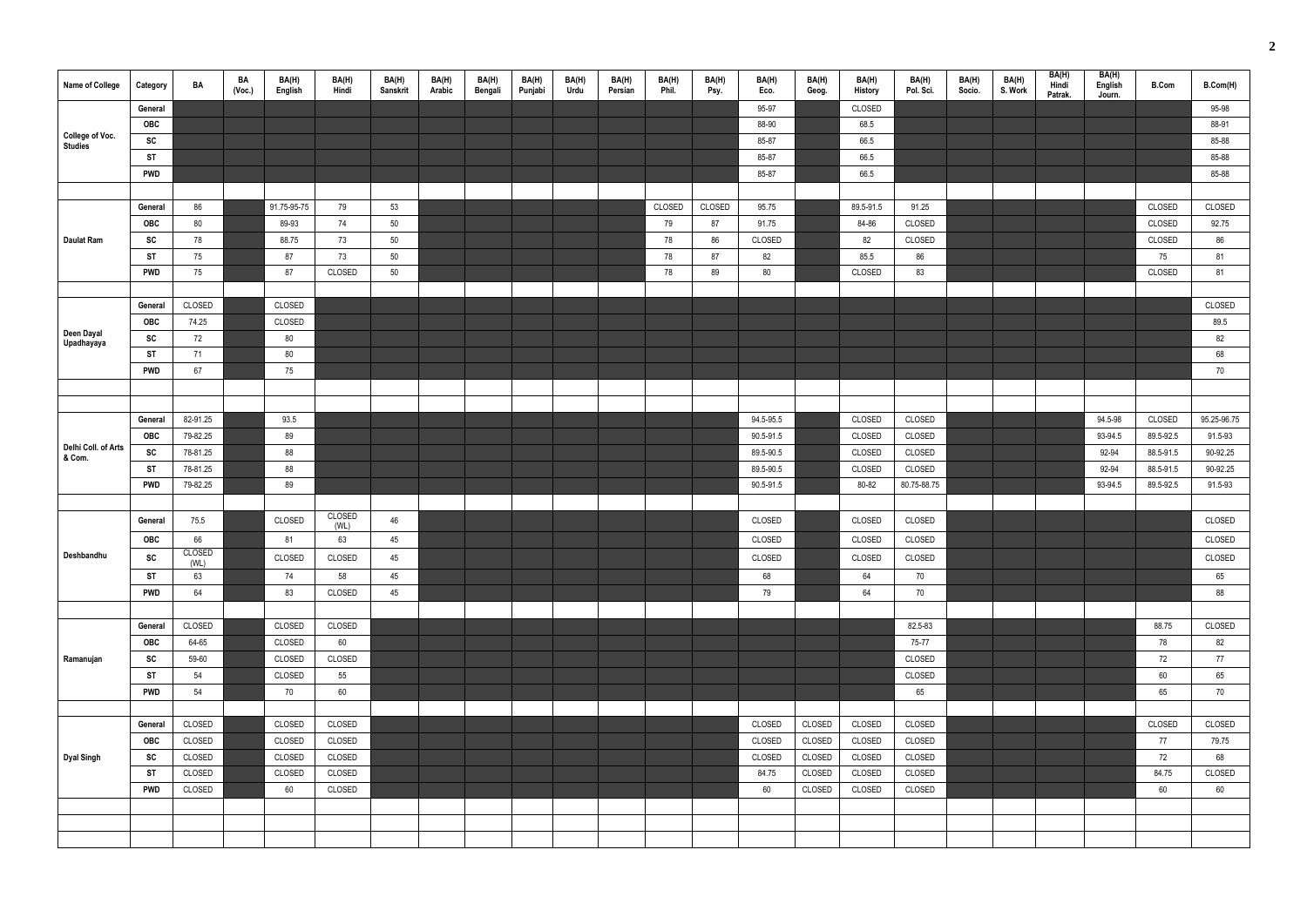| Name of College               | Category         | BA               | BA<br>(Voc.) | BA(H)<br>English | BA(H)<br>Hindi   | BA(H)<br>Sanskrit | BA(H)<br>Arabic | BA(H)<br>Bengali | BA(H)<br>Punjabi | BA(H)<br>Urdu | BA(H)<br>Persian | BA(H)<br>Phil. | BA(H)<br>Psy. | BA(H)<br>Eco.        | BA(H)<br>Geog. | BA(H)<br>History | BA(H)<br>Pol. Sci. | BA(H)<br>Socio. | BA(H)<br>S. Work                               | BA(H)<br>Hindi<br>Patrak. | BA(H)<br>English<br>Journ.                             | <b>B.Com</b> | B.Com(H)    |
|-------------------------------|------------------|------------------|--------------|------------------|------------------|-------------------|-----------------|------------------|------------------|---------------|------------------|----------------|---------------|----------------------|----------------|------------------|--------------------|-----------------|------------------------------------------------|---------------------------|--------------------------------------------------------|--------------|-------------|
|                               |                  |                  |              |                  |                  |                   |                 |                  |                  |               |                  |                |               |                      |                |                  |                    |                 |                                                |                           |                                                        |              |             |
|                               | General          | 76               | 80-82.5      | 85               |                  |                   |                 |                  |                  |               |                  |                |               |                      |                |                  | CLOSED             |                 |                                                |                           |                                                        | 88.5         | CLOSED      |
|                               | <b>OBC</b>       | 71               | 75-77.5      | 80               |                  |                   |                 |                  |                  |               |                  |                |               |                      |                |                  | 74                 |                 |                                                |                           |                                                        | 83.5         | 86          |
| Dyal Singh (Eve.)             | SC               | 70               | 74-76        | 79               |                  |                   |                 |                  |                  |               |                  |                |               |                      |                |                  | 74                 |                 |                                                |                           |                                                        | 80.5         | 84          |
|                               | ST               | 70               | 74-76        | 79               |                  |                   |                 |                  |                  |               |                  |                |               |                      |                |                  | 74                 |                 |                                                |                           |                                                        | 80.5         | 84          |
|                               | <b>PWD</b>       | 70               | 74-76        | 79               |                  |                   |                 |                  |                  |               |                  |                |               |                      |                |                  | 74                 |                 |                                                |                           |                                                        | 80.5         | 84          |
|                               |                  |                  |              |                  |                  |                   |                 |                  |                  |               |                  |                |               |                      |                |                  |                    |                 |                                                |                           |                                                        |              |             |
|                               | General          | 83-87            |              | CLOSED           | CLOSED           | 45                |                 |                  |                  |               |                  | CLOSED         | CLOSED        |                      |                | CLOSED           | CLOSED             |                 |                                                |                           |                                                        | 93.5         | 95.5        |
|                               | <b>OBC</b>       | 76-80            |              | CLOSED           | CLOSED<br>CLOSED | 40.5              |                 |                  |                  |               |                  | 73.5-77.5      | CLOSED        |                      |                | CLOSED           | CLOSED             |                 |                                                |                           |                                                        | 86.5         | CLOSED      |
| Gargi                         | SC               | CLOSED           |              | CLOSED           |                  | 40.5              |                 |                  |                  |               |                  | 71.5           | CLOSED        |                      |                | CLOSED           | CLOSED             |                 |                                                |                           |                                                        | CLOSED<br>64 | CLOSED      |
|                               | ST<br><b>PWD</b> | CLOSED           |              | CLOSED           | CLOSED           | 40.5              |                 |                  |                  |               |                  | 71.5           | CLOSED        |                      |                | CLOSED           | CLOSED             |                 |                                                |                           |                                                        |              | 75<br>58.5  |
|                               |                  | 58               |              | CLOSED           | 58.5             | 45                |                 |                  |                  |               |                  | 58.5           | CLOSED        |                      |                | 58.5             | CLOSED             |                 |                                                |                           |                                                        | 58.5         |             |
|                               |                  | 88-94.5          |              | 95-96.25         | 81.5-86.5        | 66-71             |                 |                  |                  |               |                  |                |               | 96.5-97.5            |                | 93.75-95.75      |                    |                 |                                                |                           |                                                        |              | 96.75-98.75 |
|                               | General          |                  |              | 92.5-94.5        | 80-85            | 64-69             |                 |                  |                  |               |                  |                |               |                      |                | 90-92            |                    |                 |                                                |                           |                                                        |              | 94.75-96.75 |
|                               | <b>OBC</b>       | 87-93.5<br>87-90 |              | 89-92            | 80-85            | 61-66             |                 |                  |                  |               |                  |                |               | 94-95<br>92.75-93.75 |                | 87.5-89.5        |                    |                 |                                                |                           |                                                        |              | 91.5-93.5   |
| Hans Raj                      | SC<br>ST         | 87-90            |              | 89-92            | 80-85            | 61-66             |                 |                  |                  |               |                  |                |               | 91-92                |                | CLOSED           |                    |                 |                                                |                           |                                                        |              | 85-87       |
|                               | <b>PWD</b>       | 89-94            |              | 92-95            | 80-85            | 61-66             |                 |                  |                  |               |                  |                |               | 93-94                |                | CLOSED           |                    |                 |                                                |                           |                                                        |              | 89.5-96.5   |
|                               |                  |                  |              |                  |                  |                   |                 |                  |                  |               |                  |                |               |                      |                |                  |                    |                 |                                                |                           |                                                        |              |             |
|                               | General          | 94-95            |              | 95.75-97.25      | CLOSED           | CLOSED            |                 |                  |                  |               |                  | 93-97          |               | 97-98.5              |                | CLOSED           | CLOSED             | 94.5-96.5       |                                                |                           |                                                        |              | 96.75-98.5  |
|                               | <b>OBC</b>       | 91.5-92.5        |              | 93.25-95.25      | 82-84            | 58-70             |                 |                  |                  |               |                  | 89.5-93.5      |               | CLOSED               |                | 92-95            | 93.5-96            | 91.5-93.5       |                                                |                           |                                                        |              | 94.5-97     |
| Hindu                         | SC               | 90               |              | CLOSED           | CLOSED           | CLOSED            |                 |                  |                  |               |                  | 89             |               | CLOSED               |                | CLOSED           | CLOSED             | 92              |                                                |                           |                                                        |              | 92.25       |
|                               | ST               | 90               |              | CLOSED           | 79               | 57                |                 |                  |                  |               |                  | 89             |               | 91.5                 |                | CLOSED           | CLOSED             | 94              |                                                |                           |                                                        |              | 86.75       |
|                               | <b>PWD</b>       | 88               |              | CLOSED           | CLOSED           | CLOSED            |                 |                  |                  |               |                  | 89             |               | 93.5                 |                | 90               | CLOSED             | 94              |                                                |                           |                                                        |              | 93.5        |
|                               |                  |                  |              |                  |                  |                   |                 |                  |                  |               |                  |                |               |                      |                |                  |                    |                 |                                                |                           |                                                        |              |             |
|                               | General          | 85-90            |              | CLOSED           | 80               | 50                |                 |                  |                  |               |                  | 85.5           | 95            | CLOSED               |                | 91-94            | CLOSED             |                 |                                                |                           |                                                        |              | CLOSED      |
|                               | <b>OBC</b>       | 79-84            |              | CLOSED           | 75               | 48                |                 |                  |                  |               |                  | 80             | 90            | CLOSED               |                | 88-91            | 85.5               |                 | General<br>$\sim$ 10                           |                           | BA(H) Mass Media & Mass Communication<br><b>CLOSED</b> |              | 91          |
| I.P. College                  | SC               | 78-83            |              | CLOSED           | 75               | 48                |                 |                  |                  |               |                  | 78             | 90            | 88                   |                | 86               | 83.5               |                 | OBC<br>$\sim 10$                               | 89                        |                                                        |              | 83          |
|                               | <b>ST</b>        | 78-83            |              | CLOSED           | 75               | 48                |                 |                  |                  |               |                  | 79             | 90            | 87                   |                | 87               | CLOSED             |                 | $SC \t :$<br>ST<br>$\mathcal{L}_{\mathcal{A}}$ | 83<br>83                  |                                                        |              | 75          |
|                               | <b>PWD</b>       | 75-80            |              | 82               | CLOSED           | 48                |                 |                  |                  |               |                  | 79             | 90            | 85                   |                | 87               | 85                 |                 | PwD<br>$\sim 10$                               |                           | <b>CLOSED</b>                                          |              | 80          |
|                               |                  |                  |              |                  |                  |                   |                 |                  |                  |               |                  |                |               |                      |                |                  |                    |                 |                                                |                           |                                                        |              |             |
|                               | General          | CLOSED           |              | 88-93            | CLOSED           | 47                |                 |                  |                  |               |                  | 78.75          |               | CLOSED               |                | CLOSED           | CLOSED             | CLOSED          |                                                |                           |                                                        | 92           | 94.5        |
|                               | OBC              | 67-70            |              | 84               | 67               | 44                |                 |                  |                  |               |                  | 77.5           |               | 89                   |                | 75.5-79.5        | 79-84              | 79              |                                                |                           |                                                        | 84           | 86          |
| Janki Devi<br><b>Memorial</b> | SC               | CLOSED           |              | 80               | CLOSED           | CLOSED            |                 |                  |                  |               |                  | 70             |               | 86                   |                | CLOSED           | CLOSED             | 74              |                                                |                           |                                                        | 80           | 85          |
|                               | ST               | 64-70            |              | 80               | 63               | 44                |                 |                  |                  |               |                  | 70             |               | 86                   |                | CLOSED           | 77-80              | 74              |                                                |                           |                                                        | 80           | 85          |
|                               | <b>PWD</b>       | 64-70            |              | 80               | CLOSED           | 44                |                 |                  |                  |               |                  | 70             |               | 86                   |                | 69-73            | 72-76              | 74              |                                                |                           |                                                        | 80           | 85          |
|                               |                  |                  |              |                  |                  |                   |                 |                  |                  |               |                  |                |               |                      |                |                  |                    |                 |                                                |                           |                                                        |              |             |
|                               | General          | 72               |              | CLOSED           | 69               | 45                |                 |                  |                  |               |                  |                |               | 93.5                 |                | 76.5-81.5        | CLOSED             |                 |                                                |                           | 91                                                     | 88.5         | 93.25       |
|                               | <b>OBC</b>       | 68               |              | 80               | 64               | 45                |                 |                  |                  |               |                  |                |               | 86                   |                | 68-73            | 71.5-76.5          |                 |                                                |                           | 87                                                     | 80           | 84          |
| Kalindi                       | SC               | 66               |              | 73               | 62               | 45                |                 |                  |                  |               |                  |                |               | 83                   |                | CLOSED           | CLOSED             |                 |                                                |                           | 85                                                     | 78.5         | 83.5        |
|                               | ST               | 66               |              | 75               | 62               | 45                |                 |                  |                  |               |                  |                |               | 83                   |                | 67.5-69.5        | 71-76              |                 |                                                |                           | 85                                                     | 78.5         | 83.5        |
|                               | <b>PWD</b>       | 66               |              | 78               | 62               | 45                |                 |                  |                  |               |                  |                |               | 83                   |                | 67.5-69.5        | 71-76              |                 |                                                |                           | 85                                                     | 78.5         | 83.5        |
|                               |                  |                  |              |                  |                  |                   |                 |                  |                  |               |                  |                |               |                      |                |                  |                    |                 |                                                |                           |                                                        |              |             |
|                               |                  |                  |              |                  |                  |                   |                 |                  |                  |               |                  |                |               |                      |                |                  |                    |                 |                                                |                           |                                                        |              |             |
|                               |                  |                  |              |                  |                  |                   |                 |                  |                  |               |                  |                |               |                      |                |                  |                    |                 |                                                |                           |                                                        |              |             |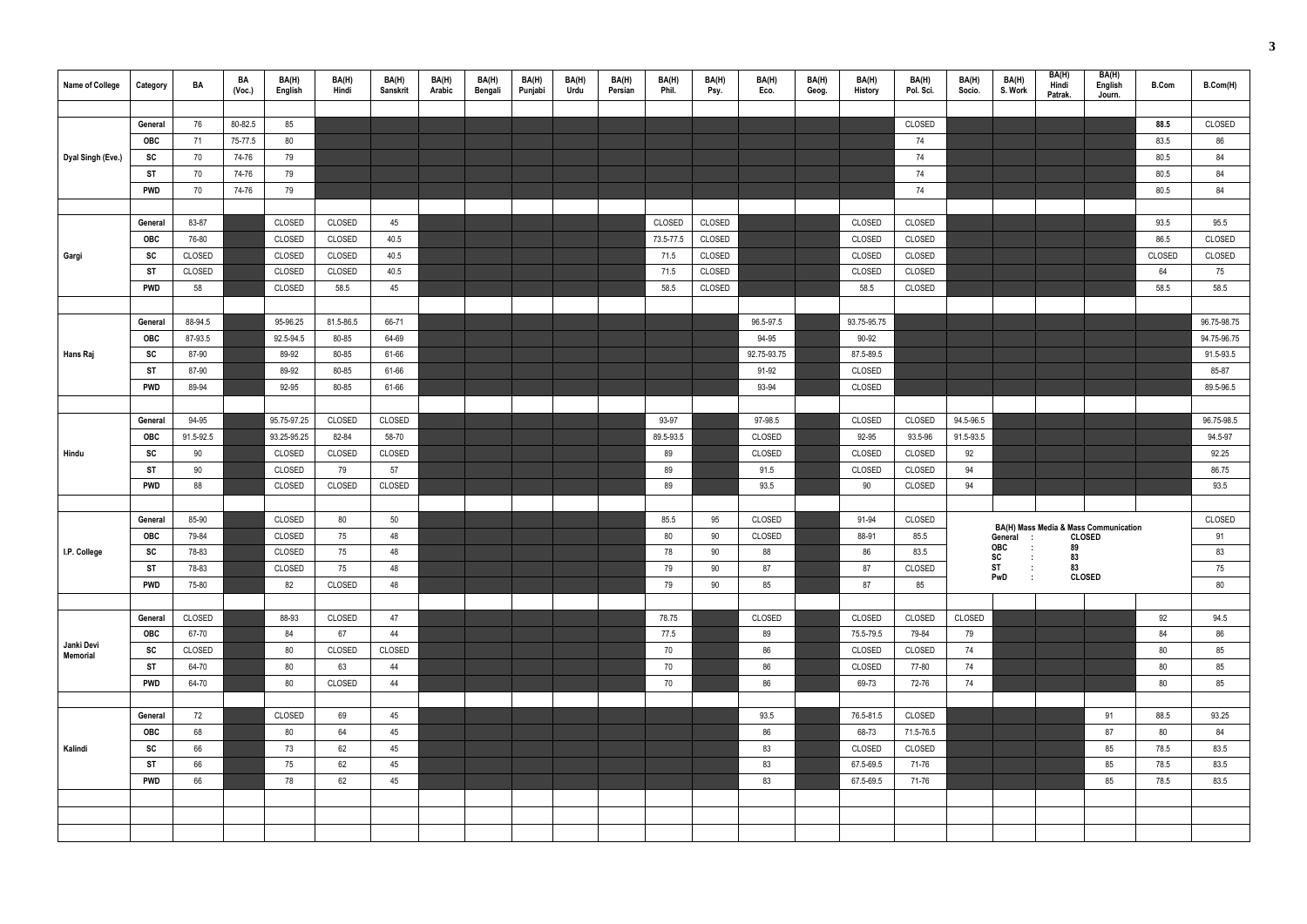| Name of College | Category   | BA                   | BA<br>(Vec.) | BA(H)<br>English   | BA(H)<br>Hindi     | BA(H)<br><b>Sanskrit</b> | BA(H)<br>Arabic | BA(H)<br>Bengali | BA(H)<br>Punjabi | BA(H)<br>Urdu | BA(H)<br>Persian | BA(H)<br>Phil.                 | BA(H)<br>Psy.             | BA(H)<br>Eco.      | BA(H)<br>Geog.     | BA(H)<br>History          | BA(H)<br>Pol. Sci.             | BA(H)<br>Socio.    | BA(H)<br>S. Work | BA(H)<br>Hindi<br>Patrak. | BA(H)<br>English<br>Journ. | <b>B.Com</b>         | B.Com(H)             |
|-----------------|------------|----------------------|--------------|--------------------|--------------------|--------------------------|-----------------|------------------|------------------|---------------|------------------|--------------------------------|---------------------------|--------------------|--------------------|---------------------------|--------------------------------|--------------------|------------------|---------------------------|----------------------------|----------------------|----------------------|
|                 | General    | 82.5-89              |              | CLOSED             | CLOSED             | 52-57                    |                 |                  |                  |               |                  | 85                             | CLOSED                    | 95.75-98           | CLOSED             | CLOSED                    | CLOSED                         | 87.5-93.5          |                  |                           | 93.5-96                    | CLOSED               | CLOSED               |
|                 | <b>OBC</b> | 77.5-84              |              | CLOSED             | CLOSED             | 45-50                    |                 |                  |                  |               |                  | 80                             | CLOSED                    | 91-93.25           | 86-88              | CLOSED                    | 84-87                          | 79-85              |                  |                           | 86-89                      | CLOSED               | CLOSED               |
| Kamala Nehru    | SC         | 77.5-84              |              | 83.25-90.5         | CLOSED             | 45-50                    |                 |                  |                  |               |                  | 79                             | CLOSED                    | 90-92.25           | 85-87              | CLOSED                    | 82-85                          | 79-85              |                  |                           | 87-90                      | CLOSED               | CLOSED               |
|                 | <b>ST</b>  | 77.5-84              |              | 83.25-90.5         | CLOSED             | 45-50                    |                 |                  |                  |               |                  | 79                             | CLOSED                    | 90-92.25           | 85-87              | CLOSED                    | 82-85                          | 79-85              |                  |                           | 87-90                      | CLOSED               | CLOSED               |
|                 | <b>PWD</b> | 76.5-83              |              | 82.25-89.25        | CLOSED             | 45                       |                 |                  |                  |               |                  | 78                             | CLOSED                    | 88-90.25           | 83-85              | CLOSED                    | 81-84                          | 78-84              |                  |                           | 85.5-90                    | CLOSED               | CLOSED               |
|                 |            |                      |              |                    |                    |                          |                 |                  |                  |               |                  |                                |                           |                    |                    |                           |                                |                    |                  |                           |                            |                      |                      |
|                 | General    |                      |              |                    |                    |                          |                 |                  |                  |               |                  |                                | 93.75                     |                    |                    |                           |                                |                    |                  |                           |                            |                      | 95.25-97             |
| Keshav          | <b>OBC</b> |                      |              |                    |                    |                          |                 |                  |                  |               |                  |                                | 82                        |                    |                    |                           |                                |                    |                  |                           |                            |                      | 90-94                |
| Mahavidyalaya   | SC         |                      |              |                    |                    |                          |                 |                  |                  |               |                  |                                | 75                        |                    |                    |                           |                                |                    |                  |                           |                            |                      | 80-85                |
|                 | <b>ST</b>  |                      |              |                    |                    |                          |                 |                  |                  |               |                  |                                | 75                        |                    |                    |                           |                                |                    |                  |                           |                            |                      | 70-75                |
|                 | <b>PWD</b> |                      |              |                    |                    |                          |                 |                  |                  |               |                  |                                | 80                        |                    |                    |                           |                                |                    |                  |                           |                            |                      | 70-75                |
|                 |            |                      |              |                    |                    |                          |                 |                  |                  |               |                  |                                |                           |                    |                    |                           |                                |                    |                  |                           |                            |                      |                      |
|                 | General    | CLOSED               |              | CLOSED             | CLOSED             | CLOSED                   |                 | CLOSED           |                  | CLOSED        |                  |                                |                           | CLOSED             | $93.25 -$<br>96.25 | 90.5-97                   | CLOSED                         |                    |                  |                           |                            | 95.75-96             | 96.5-97              |
|                 | <b>OBC</b> | CLOSED               |              | CLOSED             | CLOSED             | CLOSED                   |                 | CLOSED           |                  | CLOSED        |                  |                                |                           | CLOSED             | CLOSED             | 88.75-94.75               | CLOSED                         |                    |                  |                           |                            | 91.75-92             | CLOSED               |
| Kirori Mal      | <b>SC</b>  | CLOSED               |              | CLOSED             | CLOSED             | CLOSED                   |                 | CLOSED           |                  | 40-50         |                  |                                |                           | 91.25-91.5         | CLOSED             | 87.75-88.75               | CLOSED                         |                    |                  |                           |                            | 88.5-89              | CLOSED               |
|                 | ST         | CLOSED               |              | 87-88              | 74-75              | 45                       |                 | CLOSED           |                  | CLOSED        |                  |                                |                           | 89.5-90            | CLOSED             | 87.75-88.75               | CLOSED                         |                    |                  |                           |                            | 88.5-89              | 90-91                |
|                 | <b>PWD</b> | CLOSED               |              | 86-87              | CLOSED             | 50                       |                 | CLOSED           |                  | CLOSED        |                  |                                |                           | 90-90.5            | CLOSED             | 87.75-88.75               | CLOSED                         |                    |                  |                           |                            | 90-91                | 91-92                |
|                 |            |                      |              |                    |                    |                          |                 |                  |                  |               |                  |                                |                           |                    |                    |                           |                                |                    |                  |                           |                            |                      |                      |
|                 | General    | 95.25                |              | 95.75              | CLOSED             | CLOSED                   |                 |                  |                  |               |                  | CLOSED                         | CLOSED                    | 97                 |                    | CLOSED                    | 96                             | CLOSED             |                  |                           | CLOSED                     |                      | 97                   |
|                 | <b>OBC</b> | CONTACT<br>COLLEGE   |              | CONTACT<br>COLLEGE | CONTACT<br>COLLEGE | CONTACT<br>COLLEGE       |                 |                  |                  |               |                  | CONTAC <sup>-</sup><br>COLLEGE | CONTACT<br>COLLEGE        | CONTACT<br>COLLEGE |                    | CONTACT<br>COLLEGE        | CONTAC <sup>®</sup><br>COLLEGE | CONTACT<br>COLLEGE |                  |                           | CONTACT<br>COLLEGE         |                      | CONTACT<br>COLLEGE   |
| Lady Shri Ram   | <b>SC</b>  | CONTACT<br>COLLEGE   |              | CONTACT<br>COLLEGE | CONTACT<br>COLLEGE | CONTACT<br>COLLEGE       |                 |                  |                  |               |                  | CONTAC <sup>-</sup><br>COLLEGE | CONTACT<br>COLLEGE        | CONTACT<br>COLLEGE |                    | <b>CONTACT</b><br>COLLEGE | CONTAC <sup>®</sup><br>COLLEGE | CONTACT<br>COLLEGE |                  |                           | CONTACT<br>COLLEGE         |                      | CONTACT<br>COLLEGE   |
|                 | <b>ST</b>  | CONTACT              |              | CONTACT            | CONTACT            | CONTACT                  |                 |                  |                  |               |                  | <b>CONTACT</b>                 | CONTACT                   | CONTACT            |                    | CONTACT                   | CONTACT                        | CLOSED             |                  |                           | CONTACT                    |                      | CONTACT              |
|                 | <b>PWD</b> | COLLEGE<br>CONTACT   |              | COLLEGE<br>CONTACT | COLLEGE<br>CONTACT | COLLEGE<br>CONTACT       |                 |                  |                  |               |                  | COLLEGE<br>CONTAC              | COLLEGE<br><b>CONTACT</b> | COLLEGE<br>CONTACT |                    | COLLEGE<br>CONTACT        | COLLEGE<br>CONTACT             |                    |                  |                           | COLLEGE<br>CONTACT         |                      | COLLEGE<br>CONTACT   |
|                 |            | COLLEGE              |              | COLLEGE            | COLLEGE            | COLLEGE                  |                 |                  |                  |               |                  | COLLEGE                        | COLLEGE                   | COLLEGE            |                    | COLLEGE                   | COLLEGE                        | CLOSED             |                  |                           | COLLEGE                    |                      | COLLEGE              |
|                 |            |                      |              |                    |                    |                          |                 |                  |                  |               |                  |                                |                           |                    |                    |                           |                                |                    |                  |                           |                            |                      |                      |
|                 | General    | 72.5-72.75           |              | CLOSED             | 68-70              | 50                       |                 |                  |                  |               |                  | CLOSED                         |                           | CLOSED             |                    | CLOSED                    | CLOSED                         |                    |                  |                           |                            | 86-88.75             | 93-93.75             |
| Lakshmi Bai     | <b>OBC</b> | 68-70.75<br>68-70.75 |              | 63-84<br>$77\,$    | 66-68<br>66-68     | 45<br>45                 |                 |                  |                  |               |                  | CLOSED                         |                           | 80<br>75           |                    | CLOSED<br>CLOSED          | CLOSED<br>CLOSED               |                    |                  |                           |                            | 78-84.75<br>78-82.75 | 84-86.75<br>80-84.75 |
|                 | SC<br>ST   | 68-70.75             |              | 77                 | 66-68              | 45                       |                 |                  |                  |               |                  | 60<br>60                       |                           | 75                 |                    | CLOSED                    | 69-69.75                       |                    |                  |                           |                            | 78-82.75             | 80-84.75             |
|                 | <b>PWD</b> | CLOSED               |              | 78                 | CLOSED             | 45                       |                 |                  |                  |               |                  | 60                             |                           | 80                 |                    | CLOSED                    | CLOSED                         |                    |                  |                           |                            | 78-84.75             | 84-86.75             |
|                 |            |                      |              |                    |                    |                          |                 |                  |                  |               |                  |                                |                           |                    |                    |                           |                                |                    |                  |                           |                            |                      |                      |
|                 | General    | 82.25                |              | 89.75-91.75        | 77                 |                          |                 |                  |                  |               |                  |                                |                           |                    |                    |                           | CLOSED                         |                    |                  |                           | 92.5                       |                      | 93.75-95.75          |
|                 | OBC        | 76                   |              | 84.75-86.75        | 74                 |                          |                 |                  |                  |               |                  |                                |                           |                    |                    |                           | 80.75                          |                    |                  |                           | 87                         |                      | 87                   |
| Maharaja        | SC         | 76                   |              | 84.75-86.75        | 74                 |                          |                 |                  |                  |               |                  |                                |                           |                    |                    |                           | CLOSED                         |                    |                  |                           | 87                         |                      | 83                   |
| Agrasen         | <b>ST</b>  | 76                   |              | 84.75-86.75        | 72                 |                          |                 |                  |                  |               |                  |                                |                           |                    |                    |                           | 80                             |                    |                  |                           | 85                         |                      | 83                   |
|                 | <b>PWD</b> | 76                   |              | 84.75-86.75        | 72                 |                          |                 |                  |                  |               |                  |                                |                           |                    |                    |                           | 80                             |                    |                  |                           | 85                         |                      | 83                   |
|                 |            |                      |              |                    |                    |                          |                 |                  |                  |               |                  |                                |                           |                    |                    |                           |                                |                    |                  |                           |                            |                      |                      |
|                 | General    | CLOSED               |              | CLOSED             | CLOSED             | 50                       |                 |                  |                  |               |                  |                                |                           | CLOSED             |                    | CLOSED                    | CLOSED                         | CLOSED             |                  |                           |                            | CLOSED               | CLOSED               |
|                 | OBC        | 62-73                |              | CLOSED             | 65                 | 45                       |                 |                  |                  |               |                  |                                |                           | CLOSED             |                    | CLOSED                    | CLOSED                         | CLOSED             |                  |                           |                            | CLOSED               | CLOSED               |
| Maitreyi        | SC         | 60-73                |              | 86                 | CLOSED             | 45                       |                 |                  |                  |               |                  |                                |                           | 88                 |                    | 73-78                     | CLOSED                         | CLOSED             |                  |                           |                            | 83.5-85.5            | 84.5-86.5            |
|                 | <b>ST</b>  | 60-73                |              | 86                 | 65                 | 45                       |                 |                  |                  |               |                  |                                |                           | 88                 |                    | CLOSED                    | CLOSED                         | CLOSED             |                  |                           |                            | 83.5-85.5            | 84.5-86.5            |
|                 | <b>PWD</b> | 60-68                |              | 89.5-91.5          | 65                 | 45                       |                 |                  |                  |               |                  |                                |                           | 88                 |                    | 73-78                     | 75-77                          | 72                 |                  |                           |                            | 83.5-85.5            | 84.5-86.5            |
|                 |            |                      |              |                    |                    |                          |                 |                  |                  |               |                  |                                |                           |                    |                    |                           |                                |                    |                  |                           |                            |                      |                      |
|                 |            |                      |              |                    |                    |                          |                 |                  |                  |               |                  |                                |                           |                    |                    |                           |                                |                    |                  |                           |                            |                      |                      |
|                 |            |                      |              |                    |                    |                          |                 |                  |                  |               |                  |                                |                           |                    |                    |                           |                                |                    |                  |                           |                            |                      |                      |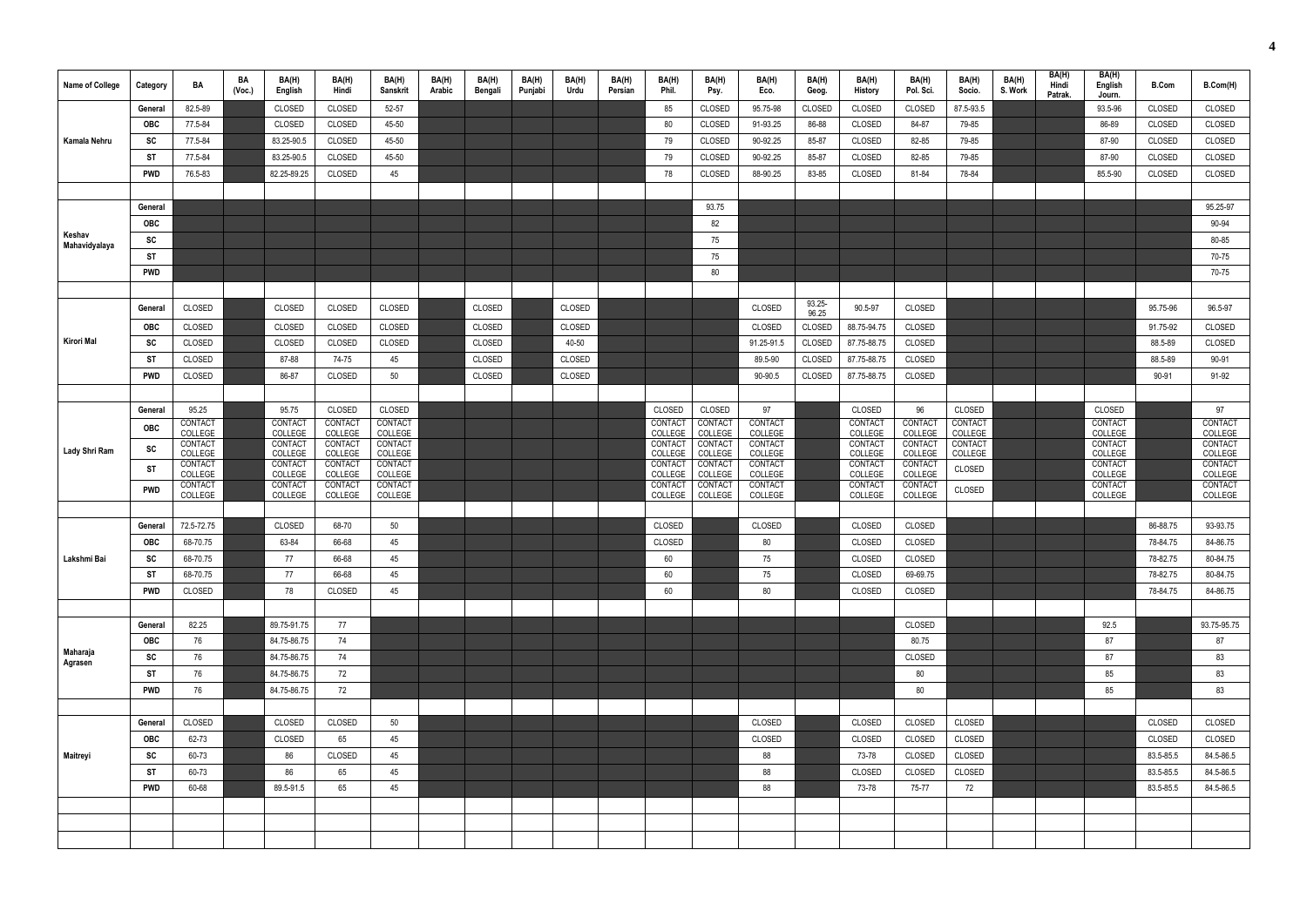| Name of College          | Category         | BA             | BA<br>(Voc.) | BA(H)<br>English         | BA(H)<br>Hindi           | BA(H)<br>Sanskrit | BA(H)<br>Arabic | BA(H)<br>Bengali | BA(H)<br>Punjabi | BA(H)<br>Urdu | BA(H)<br>Persian | BA(H)<br>Phil. | BA(H)<br>Psy. | BA(H)<br>Eco.            | BA(H)<br>Geog. | BA(H)<br>History         | BA(H)<br>Pol. Sci. | BA(H)<br>Socio. | BA(H)<br>S. Work | BA(H)<br>Hindi<br>Patrak. | BA(H)<br>English<br>Journ. | <b>B.Com</b> | B.Com(H) |
|--------------------------|------------------|----------------|--------------|--------------------------|--------------------------|-------------------|-----------------|------------------|------------------|---------------|------------------|----------------|---------------|--------------------------|----------------|--------------------------|--------------------|-----------------|------------------|---------------------------|----------------------------|--------------|----------|
|                          |                  |                |              |                          |                          |                   |                 |                  |                  |               |                  |                |               |                          |                |                          |                    |                 |                  |                           |                            |              |          |
|                          | General          | 76             |              | CLOSED                   | 60                       | 45                |                 |                  | CLOSED           |               |                  | CLOSED         | CLOSED        |                          |                | CLOSED                   | CLOSED             |                 |                  |                           |                            | 89           | CLOSED   |
|                          | <b>OBC</b>       | $-$            |              | $\overline{a}$           | $-$                      | $\sim$            |                 |                  | $\sim$           |               |                  | $ \,$          | $\sim$        |                          |                | $ \,$                    | $\sim$             |                 |                  |                           |                            | $ \,$        | $ \,$    |
| <b>Mata Sundri</b>       | SC               | 71             |              | 77                       | 53                       | 40                |                 |                  | 40               |               |                  | 59             | 79.5          |                          |                | 65                       | 70                 |                 |                  |                           |                            | 84           | 81       |
|                          | <b>ST</b>        | 71             |              | 77                       | 53                       | 40                |                 |                  | 40               |               |                  | 59             | 79.5          |                          |                | 65                       | 70                 |                 |                  |                           |                            | 84           | 81       |
|                          | <b>PWD</b>       | 66             |              | 67                       | 43                       | 40                |                 |                  | 40               |               |                  | 49             | 70            |                          |                | 55                       | 60                 |                 |                  |                           |                            | 79           | 71       |
|                          |                  | 90-93          |              | 95.25-95.75              | 80-84                    | 62                |                 | CLOSED           |                  |               |                  | CLOSED         |               | CLOSED                   | 94.25          | 94.5-96.5                | CLOSED             | CLOSED          |                  |                           |                            |              |          |
|                          | General<br>OBC   | 86-89          |              | 93.5-94.5                | 74-79                    | 60                |                 | $ \,$            |                  |               |                  | 86             |               | CLOSED                   | CLOSED         | CLOSED                   | CLOSED             | 91.25           |                  |                           |                            |              |          |
| <b>Miranda House</b>     | <b>SC</b>        | 82-85          |              | 90-91                    | 75-79                    | 58                |                 | $ \,$            |                  |               |                  | 83             |               | CLOSED                   | 91             | 86.5                     | 91.5               | 87              |                  |                           |                            |              |          |
|                          | ST               | 85-87          |              | 92.5-93                  | 74-78                    | 58                |                 | $\sim$           |                  |               |                  | 85.75          |               | 88.75-89.5               | CLOSED         | CLOSED                   | CLOSED             | CLOSED          |                  |                           |                            |              |          |
|                          | <b>PWD</b>       | 76             |              | 80                       | CLOSED                   | 58                |                 | $ \,$            |                  |               |                  | 85             |               | CLOSED                   | 86             | 86                       | 88                 | 88              |                  |                           |                            |              |          |
|                          |                  |                |              |                          |                          |                   |                 |                  |                  |               |                  |                |               |                          |                |                          |                    |                 |                  |                           |                            |              |          |
|                          | General          | CLOSED         |              | CLOSED                   | CLOSED                   | 45-50             |                 |                  |                  |               |                  |                |               | CLOSED                   |                | CLOSED                   | CLOSED             |                 |                  |                           |                            | CLOSED       | CLOSED   |
|                          | OBC              | CLOSED         |              | 83-85                    | CLOSED                   | 45-48             |                 |                  |                  |               |                  |                |               | CLOSED                   |                | CLOSED                   | CLOSED             |                 |                  |                           |                            | CLOSED       | CLOSED   |
| Moti Lal Nehru           | SC               | 73-75          |              | 80                       | CLOSED                   | 45                |                 |                  |                  |               |                  |                |               | 83                       |                | CLOSED                   | CLOSED             |                 |                  |                           |                            | 78           | CLOSED   |
|                          | <b>ST</b>        | 73-75          |              | 80                       | CLOSED                   | 45                |                 |                  |                  |               |                  |                |               | 80                       |                | CLOSED                   | CLOSED             |                 |                  |                           |                            | 73           | 70       |
|                          | <b>PWD</b>       | 73-75          |              | 80                       | CLOSED                   | 45                |                 |                  |                  |               |                  |                |               | 80                       |                | CLOSED                   | CLOSED             |                 |                  |                           |                            | 73           | 78       |
|                          |                  |                |              |                          |                          |                   |                 |                  |                  |               |                  |                |               |                          |                |                          |                    |                 |                  |                           |                            |              |          |
|                          |                  |                |              |                          |                          |                   |                 |                  |                  |               |                  |                |               |                          |                |                          |                    |                 |                  |                           |                            |              |          |
|                          | General          | 68             |              | 88                       | CLOSED                   |                   |                 |                  |                  |               |                  |                |               |                          |                | CLOSED                   | CLOSED             |                 |                  |                           |                            | 87.5-95.5    | CLOSED   |
|                          | OBC              | 60             |              | 82                       | 55                       |                   |                 |                  |                  |               |                  |                |               |                          |                | 65-68                    | 70-74              |                 |                  |                           |                            | 80-88        | 82-90    |
| Moti Lal Nehru<br>(Eve.) | SC               | 58             |              | 68                       | CLOSED                   |                   |                 |                  |                  |               |                  |                |               |                          |                | 60                       | CLOSED             |                 |                  |                           |                            | 78           | 80       |
|                          | <b>ST</b>        | 60             |              | 75                       | 48                       |                   |                 |                  |                  |               |                  |                |               |                          |                | 60                       | 65                 |                 |                  |                           |                            | 78           | 80       |
|                          | <b>PWD</b>       | 50             |              | 50                       | CLOSED                   |                   |                 |                  |                  |               |                  |                |               |                          |                | 50                       | CLOSED             |                 |                  |                           |                            | 50           | 50       |
|                          |                  |                |              |                          |                          |                   |                 |                  |                  |               |                  |                |               |                          |                |                          |                    |                 |                  |                           |                            |              |          |
|                          | General          | CLOSED         |              | CLOSED                   | CLOSED                   | 48                |                 |                  |                  |               |                  |                |               | CLOSED                   |                | CLOSED                   | CLOSED             |                 |                  |                           |                            | 90           | CLOSED   |
|                          | OBC              | CLOSED         |              | 80.5                     | 64.5                     | 45                |                 |                  |                  |               |                  |                |               | CLOSED                   |                | 73                       | 78                 |                 |                  |                           |                            | 80           | CLOSED   |
| P.G.D.A.V.               | SC               | 63             |              | CLOSED                   | CLOSED                   | 45                |                 |                  |                  |               |                  |                |               | 75                       |                | CLOSED                   | CLOSED             |                 |                  |                           |                            | 75           | 75       |
|                          | ST<br><b>PWD</b> | 58             |              | CLOSED<br>CLOSED         | CLOSED                   | 45                |                 |                  |                  |               |                  |                |               | 63                       |                | CLOSED                   | CLOSED             |                 |                  |                           |                            | 65           | 65       |
|                          |                  | 50             |              |                          | 55                       | 40                |                 |                  |                  |               |                  |                |               | 60                       |                | 52                       | CLOSED             |                 |                  |                           |                            | 58           | 55       |
|                          | General          | 70             |              |                          | CLOSED                   |                   |                 |                  |                  |               |                  |                |               |                          |                |                          | CLOSED             |                 |                  |                           |                            | CLOSED       | CLOSED   |
|                          | OBC              | 68             |              |                          | 61                       |                   |                 |                  |                  |               |                  |                |               |                          |                |                          | CLOSED             |                 |                  |                           |                            | 78           | 82       |
| P.G.D.A.V.(Eve.)         | SC               | 66             |              |                          | 60                       |                   |                 |                  |                  |               |                  |                |               |                          |                |                          | CLOSED             |                 |                  |                           |                            | 72           | 77       |
|                          | <b>ST</b>        | 65             |              |                          | 59                       |                   |                 |                  |                  |               |                  |                |               |                          |                |                          | CLOSED             |                 |                  |                           |                            | 70           | 75       |
|                          | <b>PWD</b>       | 58             |              |                          | 55                       |                   |                 |                  |                  |               |                  |                |               |                          |                |                          | CLOSED             |                 |                  |                           |                            | 60           | 65       |
|                          |                  |                |              |                          |                          |                   |                 |                  |                  |               |                  |                |               |                          |                |                          |                    |                 |                  |                           |                            |              |          |
|                          | General          | $-$            |              | $\overline{a}$           | $\overline{\phantom{a}}$ | 55                |                 |                  |                  |               |                  |                |               | $-$                      |                | $\overline{\phantom{0}}$ | $-$                |                 |                  |                           |                            |              | $\sim$   |
|                          | OBC              | $\overline{a}$ |              | $\overline{a}$           | $\overline{\phantom{a}}$ | 50                |                 |                  |                  |               |                  |                |               | $-$                      |                | $\overline{\phantom{0}}$ | $-$                |                 |                  |                           |                            |              | 84-89    |
| Rajdhani                 | SC               | $-$            |              | $\overline{a}$           | $-$                      | 50                |                 |                  |                  |               |                  |                |               | $-$                      |                | $-$                      | $-$                |                 |                  |                           |                            |              | 75-80    |
|                          | ST               | 65             |              | 75                       | 60                       | 50                |                 |                  |                  |               |                  |                |               | 74                       |                | $\overline{\phantom{0}}$ | $-$                |                 |                  |                           |                            |              | 75-80    |
|                          | <b>PWD</b>       | 63             |              | $\overline{\phantom{a}}$ | $\overline{\phantom{a}}$ | $50\,$            |                 |                  |                  |               |                  |                |               | $\overline{\phantom{m}}$ |                | $\overline{\phantom{a}}$ | $-$                |                 |                  |                           |                            |              | 75-80    |
|                          |                  |                |              |                          |                          |                   |                 |                  |                  |               |                  |                |               |                          |                |                          |                    |                 |                  |                           |                            |              |          |
|                          |                  |                |              |                          |                          |                   |                 |                  |                  |               |                  |                |               |                          |                |                          |                    |                 |                  |                           |                            |              |          |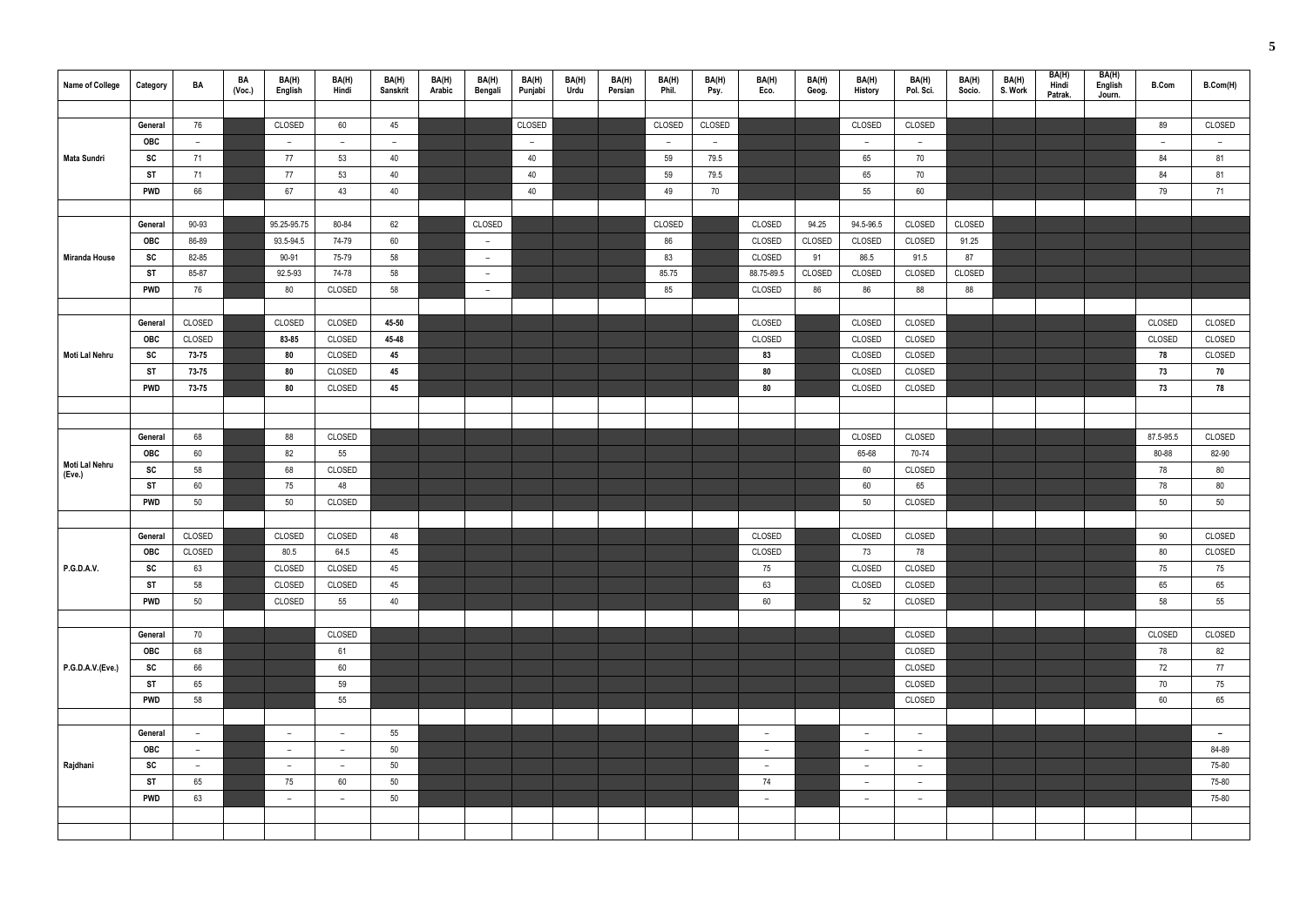| Name of College       | Category               | BA             | BA<br>(Voc.) | BA(H)<br>English | BA(H)<br>Hindi | BA(H)<br>Sanskrit | BA(H)<br>Arabic | BA(H)<br>Bengali | BA(H)<br>Punjabi | BA(H)<br>Urdu | BA(H)<br>Persian | BA(H)<br>Phil. | BA(H)<br>Psy. | BA(H)<br>Eco. | BA(H)<br>Geog.   | BA(H)<br>History | BA(H)<br>Pol. Sci. | BA(H)<br>Socio. | BA(H)<br>S. Work | BA(H)<br>Hindi<br>Patrak. | BA(H)<br>English<br>Journ. | <b>B.Com</b> | B.Com(H)         |
|-----------------------|------------------------|----------------|--------------|------------------|----------------|-------------------|-----------------|------------------|------------------|---------------|------------------|----------------|---------------|---------------|------------------|------------------|--------------------|-----------------|------------------|---------------------------|----------------------------|--------------|------------------|
|                       | General                | 81             |              | CLOSED           | 65             |                   |                 |                  |                  |               |                  |                |               |               |                  | CLOSED           | 83                 |                 |                  | 82                        |                            | 92.5         | CLOSED           |
|                       | <b>OBC</b>             | 79             |              | 82               | 63             |                   |                 |                  |                  |               |                  |                |               |               |                  | 76               | CLOSED             |                 |                  | 80                        |                            | 87           | 89               |
| Ram Lal Anand         | SC                     | 77             |              | 81               | 63             |                   |                 |                  |                  |               |                  |                |               |               |                  | 76               | CLOSED             |                 |                  | 80                        |                            | 81           | 84               |
|                       | ST                     | 77             |              | 81               | 63             |                   |                 |                  |                  |               |                  |                |               |               |                  | 76               | 80                 |                 |                  | 80                        |                            | 80           | 82               |
|                       | <b>PWD</b>             | 79             |              | 79               | 63             |                   |                 |                  |                  |               |                  |                |               |               |                  | 76               | 79                 |                 |                  | 80                        |                            | 77           | 81               |
|                       |                        |                |              |                  |                |                   |                 |                  |                  |               |                  |                |               |               |                  |                  |                    |                 |                  |                           |                            |              |                  |
|                       | General                | 76             |              | 84               | 72             |                   |                 |                  |                  |               |                  |                |               | 90            |                  |                  | 82                 |                 |                  |                           |                            | 91           | 92               |
| Ram Lal Anand         | OBC                    | 70             |              | 78               | 66             |                   |                 |                  |                  |               |                  |                |               | 80            |                  |                  | 78                 |                 |                  |                           |                            | 85           | 86               |
| (Eve.)                | SC                     | 67             |              | 75               | 63             |                   |                 |                  |                  |               |                  |                |               | 78            |                  |                  | 75                 |                 |                  |                           |                            | 82           | 83               |
|                       | ST                     | 67             |              | 75               | 63             |                   |                 |                  |                  |               |                  |                |               | 75            |                  |                  | 75                 |                 |                  |                           |                            | 82           | 83               |
|                       | <b>PWD</b>             | 67             |              | 75               | 63             |                   |                 |                  |                  |               |                  |                |               | 80            |                  |                  | 75                 |                 |                  |                           |                            | 82           | 83               |
|                       |                        |                |              |                  |                |                   |                 |                  |                  |               |                  |                |               |               |                  |                  |                    |                 |                  |                           |                            |              |                  |
|                       | General                | 88-95          |              | CLOSED           | CLOSED         | 60-62             |                 |                  |                  |               |                  |                |               | CLOSED        |                  | CLOSED           | CLOSED             |                 |                  |                           |                            | CLOSED       | CLOSED           |
|                       | OBC                    | CLOSED         |              | CLOSED           | 74-84          | 59-61             |                 |                  |                  |               |                  |                |               | 93.25-94.25   |                  | CLOSED           | CLOSED             |                 |                  |                           |                            | 92.75-95.75  | 94.5-96.75       |
| Ramjas                | SC                     | CLOSED         |              | CLOSED           | CLOSED         | 57-59             |                 |                  |                  |               |                  |                |               | 90-91         |                  | CLOSED           | CLOSED             |                 |                  |                           |                            | CLOSED       | CLOSED           |
|                       | ST                     | CLOSED         |              | CLOSED           | 71-82          | 57-59             |                 |                  |                  |               |                  |                |               | 88.75-89.75   |                  | CLOSED           | CLOSED             |                 |                  |                           |                            | CLOSED       | CLOSED           |
|                       | <b>PWD</b>             | CLOSED         |              | CLOSED           | CLOSED         | 57-59             |                 |                  |                  |               |                  |                |               | 90-91         |                  | CLOSED           | CLOSED             |                 |                  |                           |                            | CLOSED       | 92-95            |
|                       |                        |                |              |                  |                |                   |                 |                  |                  |               |                  |                |               |               |                  |                  |                    |                 |                  |                           |                            |              |                  |
|                       | General                | 76-77.75       |              | 92-92.75         | CLOSED         | CLOSED            |                 |                  |                  | 45            |                  |                |               | CLOSED        |                  | CLOSED           | CLOSED             |                 |                  |                           |                            | CLOSED       | CLOSED           |
|                       | <b>OBC</b>             | 72-74.75       |              | 87.75-91         | 67.5-68.75     | 44                |                 |                  |                  | 45            |                  |                |               | 87.75-93.25   |                  | CLOSED           | 80-81.5            |                 |                  |                           |                            | 84-84.75     | 86-87.75         |
| Satyawati Co-Ed.      | SC                     | 67-69.75       |              | 81.75-85         | 67-67.75       | 44                |                 |                  |                  | 43            |                  |                |               | 73.75         |                  | CLOSED           | CLOSED             |                 |                  |                           |                            | CLOSED       | CLOSED           |
|                       | ST                     | 66-68.75       |              | 81.75-85         | 66             | 44                |                 |                  |                  | 43            |                  |                |               | 71.5          |                  | CLOSED           | CLOSED             |                 |                  |                           |                            | 66.5-66.75   | 71               |
|                       | <b>PWD</b>             | 68             |              | 70               | CLOSED         | 42                |                 |                  |                  | 40            |                  |                |               | 65            |                  | CLOSED           | CLOSED             |                 |                  |                           |                            | 62           | 63               |
|                       |                        |                |              |                  |                |                   |                 |                  |                  |               |                  |                |               |               |                  |                  |                    |                 |                  |                           |                            |              |                  |
|                       | General                | 72-73.75       |              | CLOSED           | CLOSED         |                   |                 |                  |                  |               |                  |                |               | 90.5-90.75    |                  | CLOSED           | CLOSED             |                 |                  |                           |                            | 90-90.75     | 87-88.75         |
|                       | OBC                    | 68-80.75       |              | 78-84.75         | 64.75          |                   |                 |                  |                  |               |                  |                |               | 81.5-90.25    |                  | 69.75            | 71-71.75           |                 |                  |                           |                            | 85-89.75     | 78-86.75         |
| Satyawati (Eve.)      | SC                     | 62-69.75       |              | 74               | CLOSED         |                   |                 |                  |                  |               |                  |                |               | 73            |                  | CLOSED           | 67-67.5            |                 |                  |                           |                            | 70-71.75     | 65-69.75         |
|                       | <b>ST</b>              | 62-67          |              | 74.5             | 61.75          |                   |                 |                  |                  |               |                  |                |               | 70            |                  | CLOSED           | CLOSED             |                 |                  |                           |                            | 70-71.75     | 65-69.75         |
|                       | <b>PWD</b>             | 59.5           |              | 58               | 54.75          |                   |                 |                  |                  |               |                  |                |               | 60            |                  | 59               | 60                 |                 |                  |                           |                            | 60           | 60               |
|                       |                        |                |              |                  |                |                   |                 |                  |                  |               |                  |                |               |               |                  |                  |                    |                 |                  |                           |                            |              |                  |
|                       | General                | CLOSED         |              | CLOSED           | 70             |                   |                 |                  |                  |               |                  |                |               | 95.75         | CLOSED           | CLOSED           | CLOSED             |                 |                  |                           |                            | CLOSED       | 95               |
| <b>Shaheed Bhagat</b> | OBC                    | CLOSED         |              | CLOSED           | 66             |                   |                 |                  |                  |               |                  |                |               | CLOSED        | CLOSED           | 73.5             | CLOSED             |                 |                  |                           |                            | CLOSED       | 87.5             |
| Singh                 | SC                     | CLOSED         |              | CLOSED           | 60             |                   |                 |                  |                  |               |                  |                |               | CLOSED        | CLOSED           | CLOSED           | CLOSED             |                 |                  |                           |                            | CLOSED       | CLOSED           |
|                       | <b>ST</b>              | 65             |              | CLOSED           | 60             |                   |                 |                  |                  |               |                  |                |               | CLOSED        | CLOSED           | CLOSED           | CLOSED             |                 |                  |                           |                            | 59           | 60               |
|                       | <b>PWD</b>             | 60             |              | 60               | 55             |                   |                 |                  |                  |               |                  |                |               | CLOSED        | 63               | $60\,$           | 65                 |                 |                  |                           |                            | CLOSED       | 65               |
|                       |                        |                |              |                  |                |                   |                 |                  |                  |               |                  |                |               |               |                  |                  |                    |                 |                  |                           |                            |              |                  |
|                       | General<br>OBC         | CLOSED<br>66.5 |              |                  |                |                   |                 |                  |                  |               |                  |                |               |               | CLOSED<br>CLOSED |                  | CLOSED             |                 |                  |                           |                            | 87.5<br>77   | CLOSED<br>CLOSED |
| <b>Shaheed Bhagat</b> |                        |                |              |                  |                |                   |                 |                  |                  |               |                  |                |               |               |                  |                  | 71.5               |                 |                  |                           |                            |              |                  |
| Singh (E)             | <b>SC</b><br><b>ST</b> | 62             |              |                  |                |                   |                 |                  |                  |               |                  |                |               |               | CLOSED<br>CLOSED |                  | CLOSED<br>CLOSED   |                 |                  |                           |                            | 64<br>53     | CLOSED<br>CLOSED |
|                       | <b>PWD</b>             | 60<br>55       |              |                  |                |                   |                 |                  |                  |               |                  |                |               |               |                  |                  |                    |                 |                  |                           |                            |              |                  |
|                       |                        |                |              |                  |                |                   |                 |                  |                  |               |                  |                |               |               | 58               |                  | 58                 |                 |                  |                           |                            | 58           | 60               |
|                       |                        |                |              |                  |                |                   |                 |                  |                  |               |                  |                |               |               |                  |                  |                    |                 |                  |                           |                            |              |                  |
|                       |                        |                |              |                  |                |                   |                 |                  |                  |               |                  |                |               |               |                  |                  |                    |                 |                  |                           |                            |              |                  |
|                       |                        |                |              |                  |                |                   |                 |                  |                  |               |                  |                |               |               |                  |                  |                    |                 |                  |                           |                            |              |                  |
|                       |                        |                |              |                  |                |                   |                 |                  |                  |               |                  |                |               |               |                  |                  |                    |                 |                  |                           |                            |              |                  |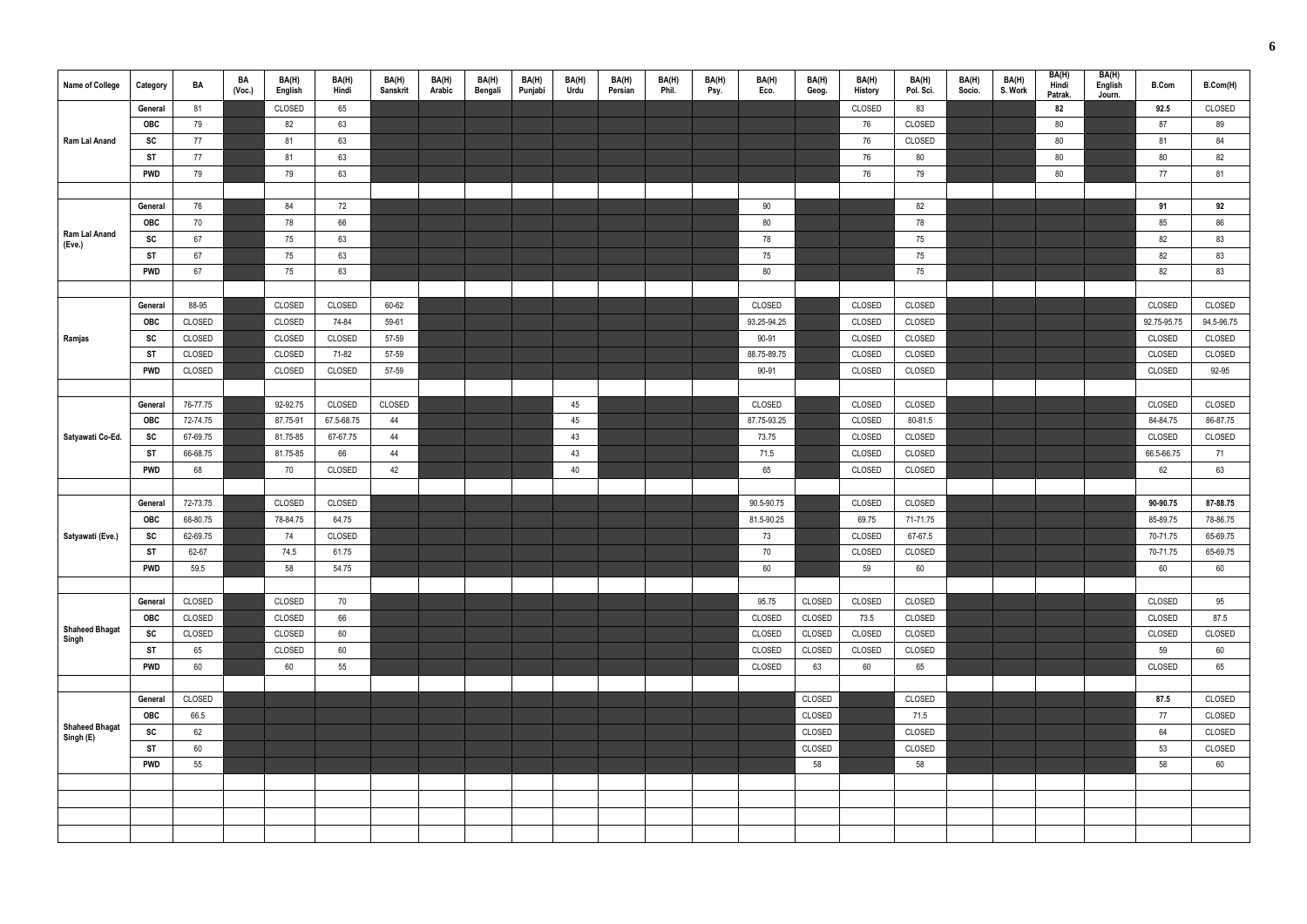| Name of College                | Category   | BA        | BA<br>(Voc.) | BA(H)<br>English | BA(H)<br>Hindi | BA(H)<br>Sanskrit | BA(H)<br>Arabic | BA(H)<br>Bengali | BA(H)<br>Punjabi | BA(H)<br><b>Urdu</b> | BA(H)<br>Persian | BA(H)<br>Phil. | BA(H)<br>Psy. | BA(H)<br>Eco. | BA(H)<br>Geog. | BA(H)<br>History | BA(H)<br>Pol. Sci. | BA(H)<br>Socio. | BA(H)<br>S. Work | BA(H)<br>Hindi<br>Patrak. | BA(H)<br>English<br>Journ. | <b>B.Com</b> | B.Com(H)                 |
|--------------------------------|------------|-----------|--------------|------------------|----------------|-------------------|-----------------|------------------|------------------|----------------------|------------------|----------------|---------------|---------------|----------------|------------------|--------------------|-----------------|------------------|---------------------------|----------------------------|--------------|--------------------------|
|                                | General    |           |              |                  |                |                   |                 |                  |                  |                      |                  |                |               | $-$           |                |                  |                    |                 |                  |                           |                            |              | $\overline{\phantom{a}}$ |
|                                | OBC        |           |              |                  |                |                   |                 |                  |                  |                      |                  |                |               | $ \,$         |                |                  |                    |                 |                  |                           |                            |              | $ \,$                    |
| Shri Ram Coll. of<br>Commerce. | SC         |           |              |                  |                |                   |                 |                  |                  |                      |                  |                |               | $ \,$         |                |                  |                    |                 |                  |                           |                            |              | $ \,$                    |
|                                | <b>ST</b>  |           |              |                  |                |                   |                 |                  |                  |                      |                  |                |               | 90.5-91.5     |                |                  |                    |                 |                  |                           |                            |              | 85                       |
|                                | <b>PWD</b> |           |              |                  |                |                   |                 |                  |                  |                      |                  |                |               | 89.25-94.75   |                |                  |                    |                 |                  |                           |                            |              | 88.25                    |
|                                |            |           |              |                  |                |                   |                 |                  |                  |                      |                  |                |               |               |                |                  |                    |                 |                  |                           |                            |              |                          |
|                                | General    |           |              |                  |                |                   |                 |                  |                  |                      |                  |                |               | CLOSED        |                |                  |                    |                 |                  |                           |                            | CLOSED       | CLOSED                   |
|                                | OBC        |           |              |                  |                |                   |                 |                  |                  |                      |                  |                |               | $-$           |                |                  |                    |                 |                  |                           |                            | $ \,$        | $\overline{\phantom{a}}$ |
| S.G.G.S. Coll. of<br>Commerce. | SC         |           |              |                  |                |                   |                 |                  |                  |                      |                  |                |               | 82            |                |                  |                    |                 |                  |                           |                            | 80           | 82                       |
|                                | <b>ST</b>  |           |              |                  |                |                   |                 |                  |                  |                      |                  |                |               | 70            |                |                  |                    |                 |                  |                           |                            | 65           | 70                       |
|                                | <b>PWD</b> |           |              |                  |                |                   |                 |                  |                  |                      |                  |                |               | 73            |                |                  |                    |                 |                  |                           |                            | 73           | 75                       |
|                                |            |           |              |                  |                |                   |                 |                  |                  |                      |                  |                |               |               |                |                  |                    |                 |                  |                           |                            |              |                          |
|                                | General    | 89-90     |              | 92-93.5          | 81             |                   |                 |                  | 70.5             |                      |                  |                |               | CLOSED        |                | CLOSED           | CLOSED             |                 |                  |                           |                            | 96           | 96.5                     |
|                                | <b>OBC</b> | $ \,$     |              | $\sim$           | $ \,$          |                   |                 |                  | $\sim$           |                      |                  |                |               | $\sim$        |                | $\sim$           | $\sim$             |                 |                  |                           |                            | $ \,$        | $\sim$                   |
| S.G.T.B. Khalsa                | SC         | 81        |              | 85               | 72             |                   |                 |                  | 40               |                      |                  |                |               | CLOSED        |                | CLOSED           | CLOSED             |                 |                  |                           |                            | CLOSED       | CLOSED                   |
|                                | <b>ST</b>  | 81        |              | 85               | 65             |                   |                 |                  | 38               |                      |                  |                |               | 83            |                | CLOSED           | 82                 |                 |                  |                           |                            | CLOSED       | CLOSED                   |
|                                | <b>PWD</b> | 80        |              | 85               | CLOSED         |                   |                 |                  | 45               |                      |                  |                |               | 85            |                | 78               | 80                 |                 |                  |                           |                            | 82           | CLOSED                   |
|                                |            |           |              |                  |                |                   |                 |                  |                  |                      |                  |                |               |               |                |                  |                    |                 |                  |                           |                            |              |                          |
|                                | General    | 82        |              | 89.5             | 79             |                   |                 |                  | 50               |                      |                  |                |               |               |                | 80               | 84                 |                 |                  | 85                        |                            | 90.5         | 93.25                    |
|                                | <b>OBC</b> | $ \,$     |              | $ \,$            | $\sim$         |                   |                 |                  | $\sim$           |                      |                  |                |               |               |                | $\sim$           | $\sim$             |                 |                  | $ \,$                     |                            | $\sim$       | $\overline{\phantom{a}}$ |
| S.G.N.D. Khalsa                | SC         | 70        |              | 78               | 70             |                   |                 |                  | 47               |                      |                  |                |               |               |                | 74               | 79                 |                 |                  | 70                        |                            | 78           | 78                       |
|                                | <b>ST</b>  | 70        |              | 78               | 70             |                   |                 |                  | 47               |                      |                  |                |               |               |                | 74               | 79                 |                 |                  | 70                        |                            | 73           | 73                       |
|                                | <b>PWD</b> | 70        |              | 78               | $70\,$         |                   |                 |                  | 47               |                      |                  |                |               |               |                | 70               | 75                 |                 |                  | 70                        |                            | 73           | 73                       |
|                                |            |           |              |                  |                |                   |                 |                  |                  |                      |                  |                |               |               |                |                  |                    |                 |                  |                           |                            |              |                          |
|                                | General    | CLOSED    |              | CLOSED           | CLOSED         | 45                |                 |                  |                  |                      |                  |                |               | CLOSED        | CLOSED         | CLOSED           | CLOSED             |                 |                  |                           |                            | 92.5         | CLOSED                   |
|                                | OBC        | 74.5-76.5 |              | 84-86            | CLOSED         | 45                |                 |                  |                  |                      |                  |                |               | WL            | CLOSED         | CLOSED           | CLOSED             |                 |                  |                           |                            | 90.5         | 92.5                     |
| Shivaji                        | SC         | 72-74     |              | 77-81            | CLOSED         | 45                |                 |                  |                  |                      |                  |                |               | CLOSED        | CLOSED         | CLOSED           | CLOSED             |                 |                  |                           |                            | 82           | 85                       |
|                                | <b>ST</b>  | 71-73     |              | 76-80.5          | 64.5           | 45                |                 |                  |                  |                      |                  |                |               | 74.5          | CLOSED         | CLOSED           | CLOSED             |                 |                  |                           |                            | 82           | 85                       |
|                                | <b>PWD</b> | $70\,$    |              | CLOSED           | 64             | 45                |                 |                  |                  |                      |                  |                |               | 69            | CLOSED         | CLOSED           | CLOSED             |                 |                  |                           |                            | 82           | 84                       |
|                                |            |           |              |                  |                |                   |                 |                  |                  |                      |                  |                |               |               |                |                  |                    |                 |                  |                           |                            |              |                          |
|                                | General    | 71        |              | CLOSED           | CLOSED         | 45                |                 |                  |                  |                      |                  | CLOSED         | CLOSED        | CLOSED        |                | CLOSED           | CLOSED             |                 |                  |                           |                            | CLOSED       | CLOSED                   |
| Shyama Prasad                  | <b>OBC</b> | 67        |              | 84.5             | 65             | 45                |                 |                  |                  |                      |                  | 62             | 80            | 80            |                | CLOSED           | 76.75              |                 |                  |                           |                            | 82.5         | 85.5                     |
| Mukherjee<br>College           | SC         | 65        |              | 83.5             | CLOSED         | 45                |                 |                  |                  |                      |                  | 62             | 78            | 82            |                | CLOSED           | CLOSED             |                 |                  |                           |                            | 81           | 85                       |
|                                | <b>ST</b>  | 65        |              | 83.5             | 65             | 45                |                 |                  |                  |                      |                  | 62             | 78            | 82            |                | 63.5             | 76.75              |                 |                  |                           |                            | 81           | 85                       |
|                                | <b>PWD</b> | 65        |              | 90               | CLOSED         | 45                |                 |                  |                  |                      |                  | 62             | $80\,$        | $82\,$        |                | 62               | 80                 |                 |                  |                           |                            | 81           | 85                       |
|                                |            |           |              |                  |                |                   |                 |                  |                  |                      |                  |                |               |               |                |                  |                    |                 |                  |                           |                            |              |                          |
|                                |            |           |              |                  |                |                   |                 |                  |                  |                      |                  |                |               |               |                |                  |                    |                 |                  |                           |                            |              |                          |
|                                | General    | 78        |              | CLOSED           | CLOSED         |                   |                 |                  |                  |                      |                  |                |               | CLOSED        |                | CLOSED           | CLOSED             |                 |                  |                           |                            | 87           | CLOSED                   |
|                                | OBC        | 68        |              | CLOSED           | 69             |                   |                 |                  |                  |                      |                  |                |               | 82            |                | CLOSED           | CLOSED             |                 |                  |                           |                            | 77           | 80                       |
| Shyam Lal                      | SC         | 68        |              | CLOSED           | CLOSED         |                   |                 |                  |                  |                      |                  |                |               | 78            |                | CLOSED           | CLOSED             |                 |                  |                           |                            | 74           | 76                       |
|                                | <b>ST</b>  | 68        |              | 75.5             | 67             |                   |                 |                  |                  |                      |                  |                |               | 78            |                | 70               | CLOSED             |                 |                  |                           |                            | 74           | 76                       |
|                                | <b>PWD</b> | 68        |              | 75.5             | 65             |                   |                 |                  |                  |                      |                  |                |               | 78            |                | 70               | CLOSED             |                 |                  |                           |                            | 74           | 76                       |
|                                |            |           |              |                  |                |                   |                 |                  |                  |                      |                  |                |               |               |                |                  |                    |                 |                  |                           |                            |              |                          |
|                                |            |           |              |                  |                |                   |                 |                  |                  |                      |                  |                |               |               |                |                  |                    |                 |                  |                           |                            |              |                          |
|                                |            |           |              |                  |                |                   |                 |                  |                  |                      |                  |                |               |               |                |                  |                    |                 |                  |                           |                            |              |                          |